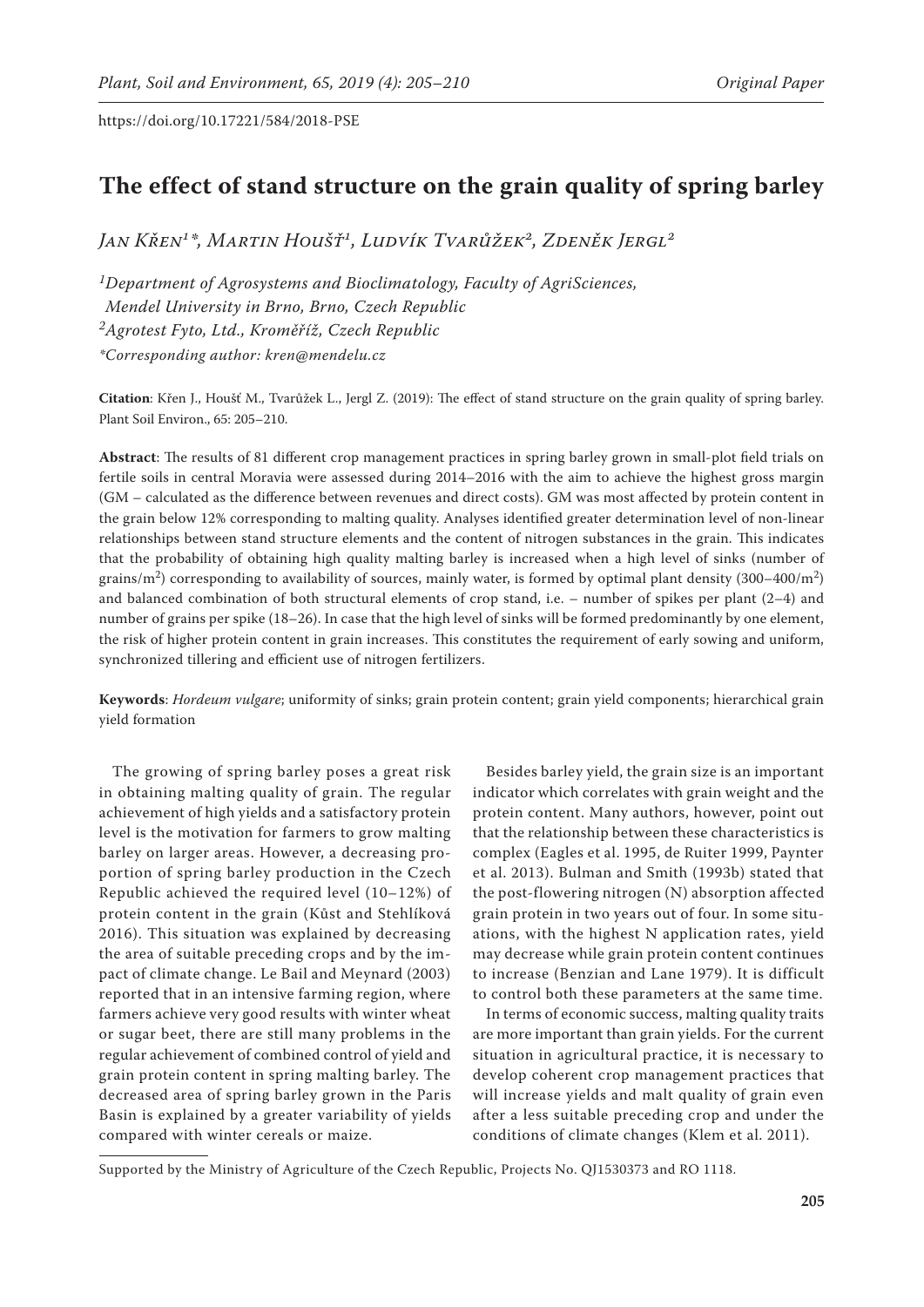This article presents the comparison of crop management practices in spring barley under the conditions of a typical sugar-beet growing region with a long-term tradition of breeding and growing malting barley. The objective was to identify the characteristics of stand structure to control yield and grain quality together with the achievement of the best economic results.

# **MATERIAL AND METHODS**

Spring barley management practices carried out during three seasons 2014–2016 in a sugar-beet growing region of central Moravia with winter rapeseed as a preceding crop in all the years were compared (Table 1).

Representatives of research institutions (9×), agricultural enterprises (7×) and above all suppliers of agrochemicals and seeds (26×) from the Czech Republic took part in the comparison with the aim of creating the best economic outcome evaluated by gross margin. The participants in most cases presented two variants of crop management practices. They had the choice of cultivar and seeding rate, which ranged between 300 and 500 seeds/m<sup>2</sup>. Further, they proposed the crop management measures (the date of application and the doses of fertilizers, pesticides and growth regulators). The proposed cultivation measures were carried out by the technicians of the Agrotest fyto, Ltd. in small-plot trials with four randomized repetitions with a plot size of 10  $m<sup>2</sup>$  $(5 \times 2 \text{ m})$ . Sowing was carried out by a seeder of the type Oyord (Wintersteiger, Ried, Austria) and harvest by a small-plot Sampo-Rosenlew SR 2010 (Pori, Finland) combine harvester. Records were taken for the date of treatment, growth stage (BBCH), type and amount of agrochemicals applied. The prices of agrochemicals were determined according to the price list of the regional seller (Navos a.s., http://

Table 1. Characteristics of experimental localities

www.navos-km.cz/). The price of an agrochemical application (machinery and working cost) in a solid form was determined to be 250 CZK/ha and in a liquid form it was 300 CZK/ha. The total direct costs (CZK/ha) were determined for individual variants of crop management practices as the sum of costs for individual management treatments including the cost of agrochemicals and their application. Costs for crop treatments carried out uniformly for all the variants under comparison were not considered in calculations (soil tillage, sowing and grain harvest, uniform application of insecticides in all variants).

After emergence (BBCH 14), the number of plants on an area of 0.25  $m<sup>2</sup>$  was recorded (except for 2014). During grain formation (BBCH 65), the productive ears were counted in the same area. Finally, the numbers of spikes per plant, numbers of grains per spike and the numbers of grains per m<sup>2</sup> were calculated.

Grain yields were calculated for 14% moisture and parameters of grain quality were determined in the laboratory, namely the crude protein (determined by Dumas combustion method according to the ICC No. 167 using a LECO FP-528 analyser – LECO Corporation, St. Joseph, USA) bulk density (kg/100 L) and weight of thousand grains (g). Grain prices were obtained from a local trade organization (Navos a.s.). The major criterion for determining the price was the crude protein content in grains below 12%. Multiplication of yield (t/ha) and grain price (CZK/t) gave the revenues (CZK/ha). Consequently, gross margin (GM) was calculated as the difference between revenues and direct costs (CZK/ha). Obtaining the highest value of GM was the goal and the major criterion in comparisons of individual variants of crop management practices. The calculated GM values are relatively high because only measures which were different in individual variants were included in direct costs. The indicative exchange rate is:

|                                            | Praycice               | Kroměříž                                                                                                                    |                        |  |
|--------------------------------------------|------------------------|-----------------------------------------------------------------------------------------------------------------------------|------------------------|--|
| Parameter                                  | 2014                   | 2015<br>2016<br>49°17'7"N, 17°21'30"E<br>Luvic Chernozem<br>Silty clay loam<br>235<br>248<br>10.8<br>11.1<br>550.2<br>401.8 |                        |  |
| Geographical situation                     | 49°19'16"N, 17°29'35"E |                                                                                                                             | 49°16'56"N, 17°21'37"E |  |
| Soil type                                  | Gleyic Fluvisol        |                                                                                                                             | Luvic Chernozem        |  |
| Texture class                              | Silty clay             |                                                                                                                             | Silty clay loam        |  |
| Altitude (m a.s.l.)                        | 201                    |                                                                                                                             |                        |  |
| Average annual temperature $({}^{\circ}C)$ | 11.0                   |                                                                                                                             |                        |  |
| Annual sum of precipitations (mm)          | 575.5                  |                                                                                                                             |                        |  |
| Date of sowing                             | 13.3.2014              | 19.3.2015                                                                                                                   | 31.3.2016              |  |
| Date of harvest                            | 23.7.2014              | 31.7.2015                                                                                                                   | 8.8.2016               |  |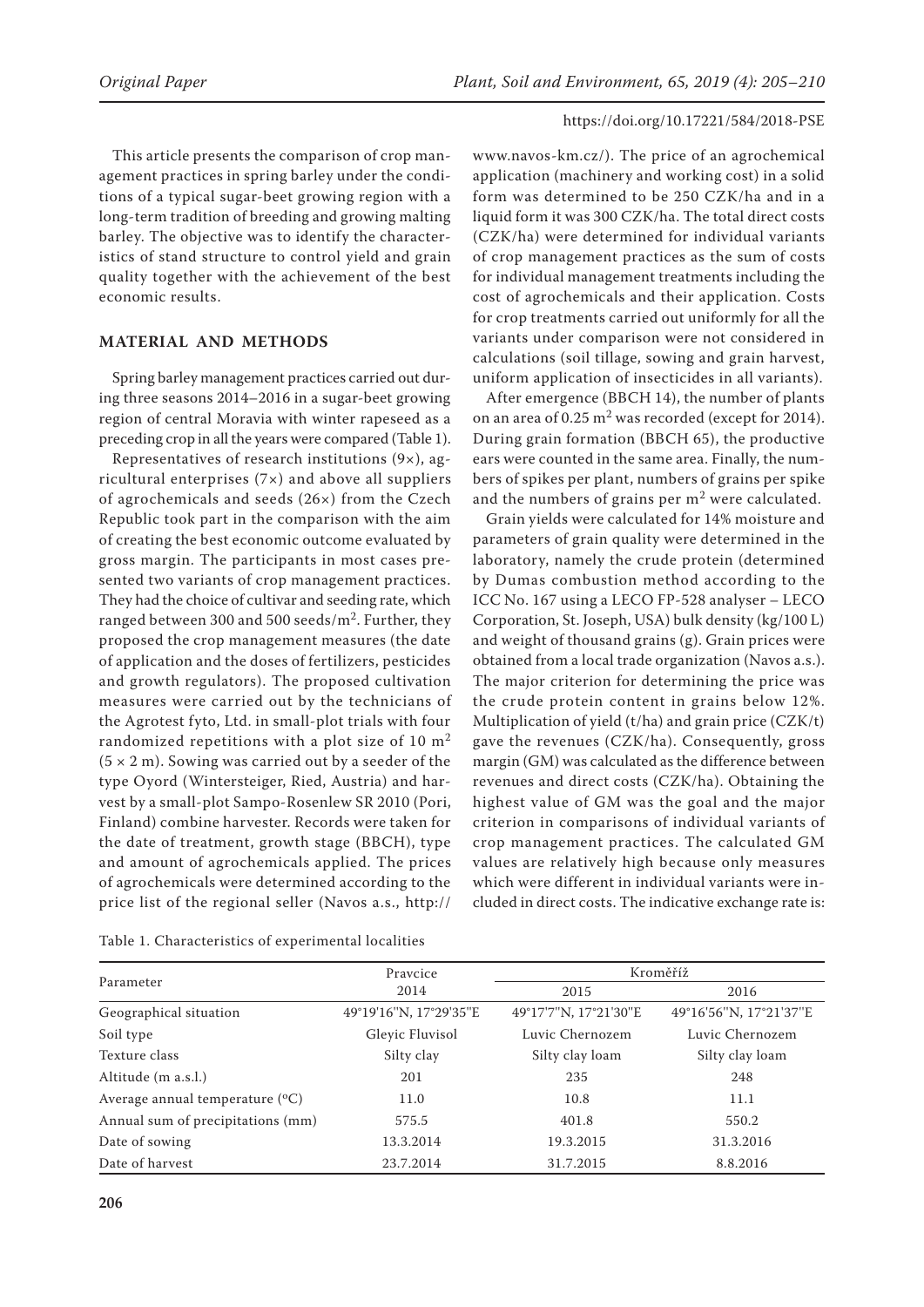Table 2. Number of evaluated variants and prices achieved in individual years for the feed and malting quality of barley

|                                                     | Harvest year |                |                |  |
|-----------------------------------------------------|--------------|----------------|----------------|--|
| Characteristic                                      | 2014         | 2015           | 2016           |  |
| Number of evaluated variants                        | 20           | 29             | 32             |  |
| Number of variants with<br>malting quality of grain | 7            | $\mathfrak{D}$ | $\mathfrak{D}$ |  |
| Price of malting grain<br>quality (CZK/t)           | 4500         | 4300           | 4200           |  |
| Number of variants with<br>feed quality of grain    | 13           | 27             | 30             |  |
| Price of feed grain quality<br>(CZK/t)              | 3000         | 3300           | 2600           |  |
| Feed grain prices in % of<br>malting grain prices   | 67           | 77             | 62             |  |

1 EUR = 25.7 CZK, 1 USD = 22.6 CZK. Over 3 years, a total of 81 variants were evaluated. Their numbers in individual years are shown in Table 2.

The data were processed using basic statistical characteristics and correlation and regression analysis in the statistical software Microsoft Office 2013 (Redmont, USA) and Gretl (http://gretl.sourceforge.net/). The level of statistical significance was set to  $\alpha = 0.05$ .

# **RESULTS AND DISCUSSION**

While selling barley, the revenues are affected by the yield and grain quality that determines the price, which was most affected by the content of N-substances less than 12% in the grain. The price of malting barley was on average by 31.3% higher compared to the price of feeding quality grain (Table 2).



Figure 1. The relationship between gross margin and crude protein content in grain (%) in the years 2014–2016

These differences can be documented by an evident separation of two groups of variants based on the dependence of GM values on grain protein content (Figure 1). Therefore, the differences in the other evaluated characteristics between groups of feed and malting variants were searched (Table 3). Except for the economic characteristics (revenues, GM), the group of malting variants shows a significantly higher number of grains per  $m<sup>2</sup>$ . In the other evaluated characteristics, the differences between these two groups of variants were not significant, including the amount of N applied in mineral fertilizers  $(P = 0.078)$ . Malting quality was achieved at N doses that were on average by 17 kg N/ha lower compared to the feed variants, but it was also achieved when 113 kg N/ha was applied. The increase of N dose by 1 kg per ha increased the content of N-substances in grain by 0.01% (absolute,  $r = 0.42**$ ), however its impact on yield was insignificant (*r* = 0.08). Figure 2 shows a significant decrease of protein with increasing yield  $(r = 0.46^{**})$  which is also mentioned by several other authors (Grashoff and d'Antuono 1997, Boonchoo et al. 1998, Schelling et al. 2003). However, Figure 2 also shows that high grain yields can be associated with both – low and high protein content (10.8–14.1%).

Le Bail and Meynard (2003) stated, based on the analysis of a large set of spring barley stands on farms in the Paris Basin, that the correlation between yield and protein content was not strong at grain yield above 7 t/ha. They also found that grain protein content at higher yields could be both higher and lower. High yield of grain with high protein content occurred in their field trials when great inputs of N were used at favourable conditions for its absorption. On the



Figure 2. The relationship between grain yield and crude protein content in grain (%) in the years 2014–2016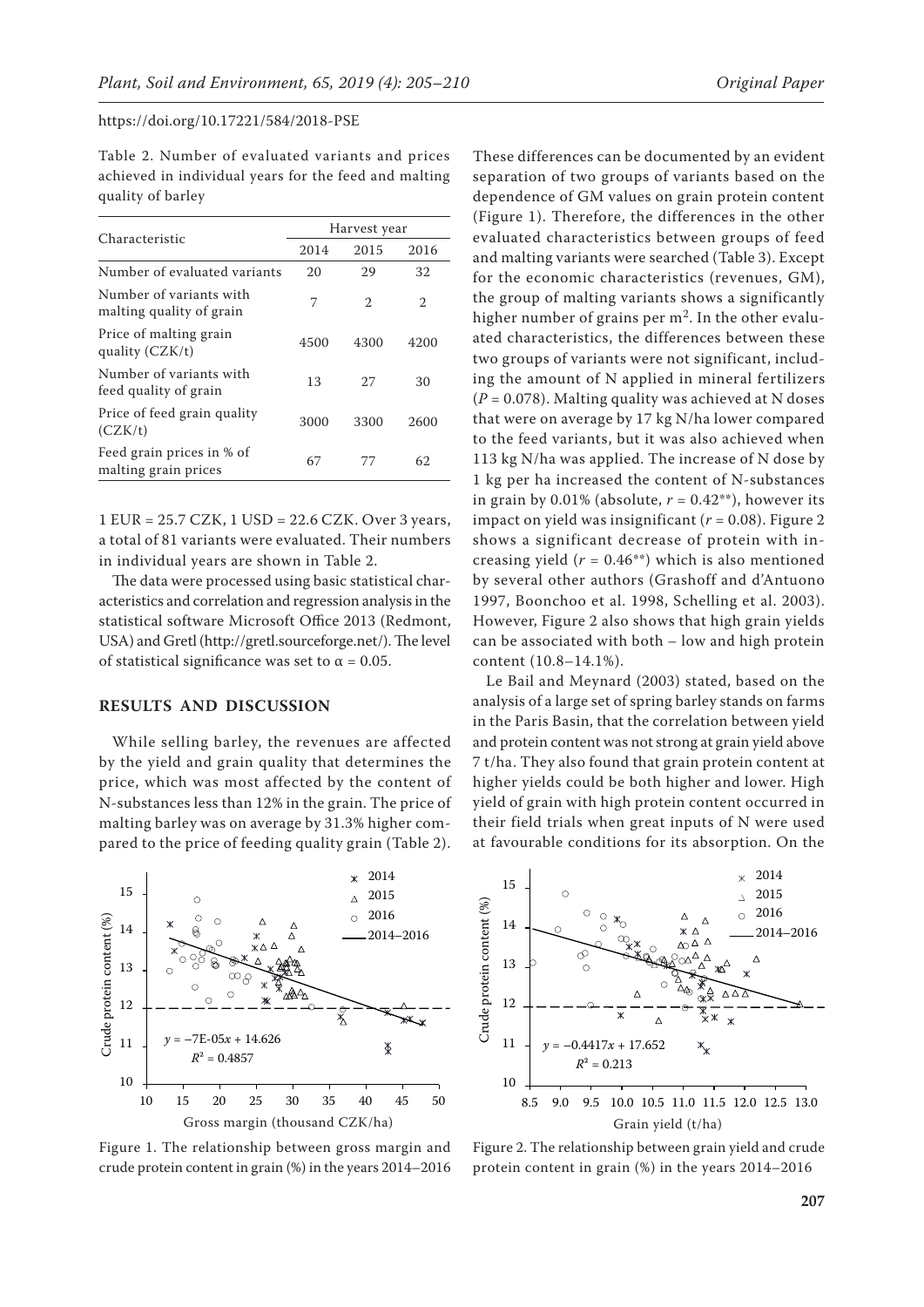| Characteristic                       | Minimum        | Maximum | Average |         |             |  |
|--------------------------------------|----------------|---------|---------|---------|-------------|--|
|                                      |                |         | feed    | malting | $P$ -value  |  |
| Number of plants per 1 $m^{2*}$      | 184            | 480     | 319     | 304     | 0.701       |  |
| Number of spikes per plant           | $\overline{2}$ | 8       | 4       | 3       | 0.939       |  |
| Number of spikes per $1 \text{ m}^2$ | 796            | 1760    | 1052    | 1048    | 0.960       |  |
| Number of grains per spike           | 12             | 27      | 21      | 22      | 0.545       |  |
| Number of grains per $1 \text{ m}^2$ | 16 676         | 26 063  | 21 048  | 23 1 25 | 0.042       |  |
| Weight of thousand grains (g)        | 43.59          | 57.78   | 51.14   | 50.58   | 0.548       |  |
| Grain yield (t/ha)                   | 8.55           | 12.90   | 10.73   | 11.15   | 0.112       |  |
| Direct costs (CZK/ha)                | 4368           | 16 576  | 7863    | 7550    | 0.880       |  |
| Revenues (CZK/ha)                    | 22 230         | 55 470  | 31 736  | 48 655  | < 0.001     |  |
| Gross margin (CZK/ha)                | 13 13 5        | 47 719  | 23873   | 41 430  | < 0.001     |  |
| Nitrogen dose (kg N/ha)              | $\Omega$       | 158     | 76      | 59      | 0.078       |  |
| Crude protein content (%)            | 10.77          | 14.76   | 13.09   | 11.57   | ${}< 0.001$ |  |
| Bulk density of grain (kg/l00 L)     | 65.10          | 72.20   | 68.86   | 68.51   | 0.538       |  |

Table 3. Minimum, maximum and the average values of variants with grain feed and malting quality for the period 2014–2016 and statistical significance between these averages expressed by *P*-value

\*The data are only from the experiments in 2015 and 2016

contrary, absorption conditions in combination with water stress during stem elongation – grain ripeness led to low yield (4.15 t/ha) and high protein content. This confirms the conclusion of Savin and Nicolas (1996) that starch accumulation is more sensitive to post-anthesis stress than to N uptake by plants.

If too much nitrogen is available and absorbed, this does not further increase yield but increases grain protein (Varvel and Steverson 1987, Eagles et al. 1995), especially if it exacerbated water stress at the end of the growing cycle by generating strong growth in the vegetative structures (Bulman and Smith 1993a).

Spring barley was grown after winter rape whose yields (t/ha) were 3.85 (2013), 4.65 (2014) and 4.34 (2015). Mineralization of post-harvest residues returned to the soil could provide about 70–135 kg N/ha to barley

stands (Aufhammer et al. 1994, Trinsoutrot et al. 2000). Before sowing spring barley, the  $N_{\text{min}}$  content per ha in the soil layer of 0–30 cm was 29 kg, 23 kg and 57 kg in 2014, 2015 and 2016, respectively. The average N dose in mineral fertilizers was 76 kg/ha for feed variants and 59 kg/ha for the malting ones (Table 3). The yield of malting variants ranged from 9.49 to 12.90 t/ha (Figure 2) which corresponds to the uptake of 200–250 kg N/ha. In addition to nitrogen supply, these high yields can be explained by high soil fertility and by the marginal effect in small plot field trials.

The subsequent analysis of relationships among the assessed characteristics revealed that the required content of protein below 12% was obtained, except for higher grains number per  $m^2$  ( $r = -0.43$ <sup>\*\*</sup>), also at a certain level of stand structure elements which are

| Independent variable<br>on the $x$ -axis |                  | P-value calculated     |                  | $R^2$   | P-value calculated | Type of            |                     |
|------------------------------------------|------------------|------------------------|------------------|---------|--------------------|--------------------|---------------------|
|                                          | $\boldsymbol{n}$ | constant               | $\mathcal X$     | $x^2$   |                    | for <i>F</i> -test | regression          |
| Number of plants<br>per m <sup>2</sup>   | 61               | < 0.001<br>< 0.001     | 0.076<br>0.118   | 0.069   | 0.052<br>0.105     | 0.076<br>0.040     | linear<br>quadratic |
| Number of spikes<br>per plant            | 61               | ${}< 0.001$<br>< 0.001 | 0.255<br>0.079   | 0.118   | 0.022<br>0.063     | 0.255<br>0.153     | linear<br>quadratic |
| Number of grains<br>per spike (Figure 3) | 81               | < 0.001<br>< 0.001     | 0.265<br>0.232   | 0.280   | 0.016<br>0.030     | 0.265<br>0.299     | linear<br>quadratic |
| Number of spikes<br>per $m^2$ (Figure 4) | 81               | ${}< 0.001$<br>< 0.001 | 0.876<br>< 0.001 | < 0.001 | 0.000<br>0.147     | 0.876<br>0.002     | linear<br>quadratic |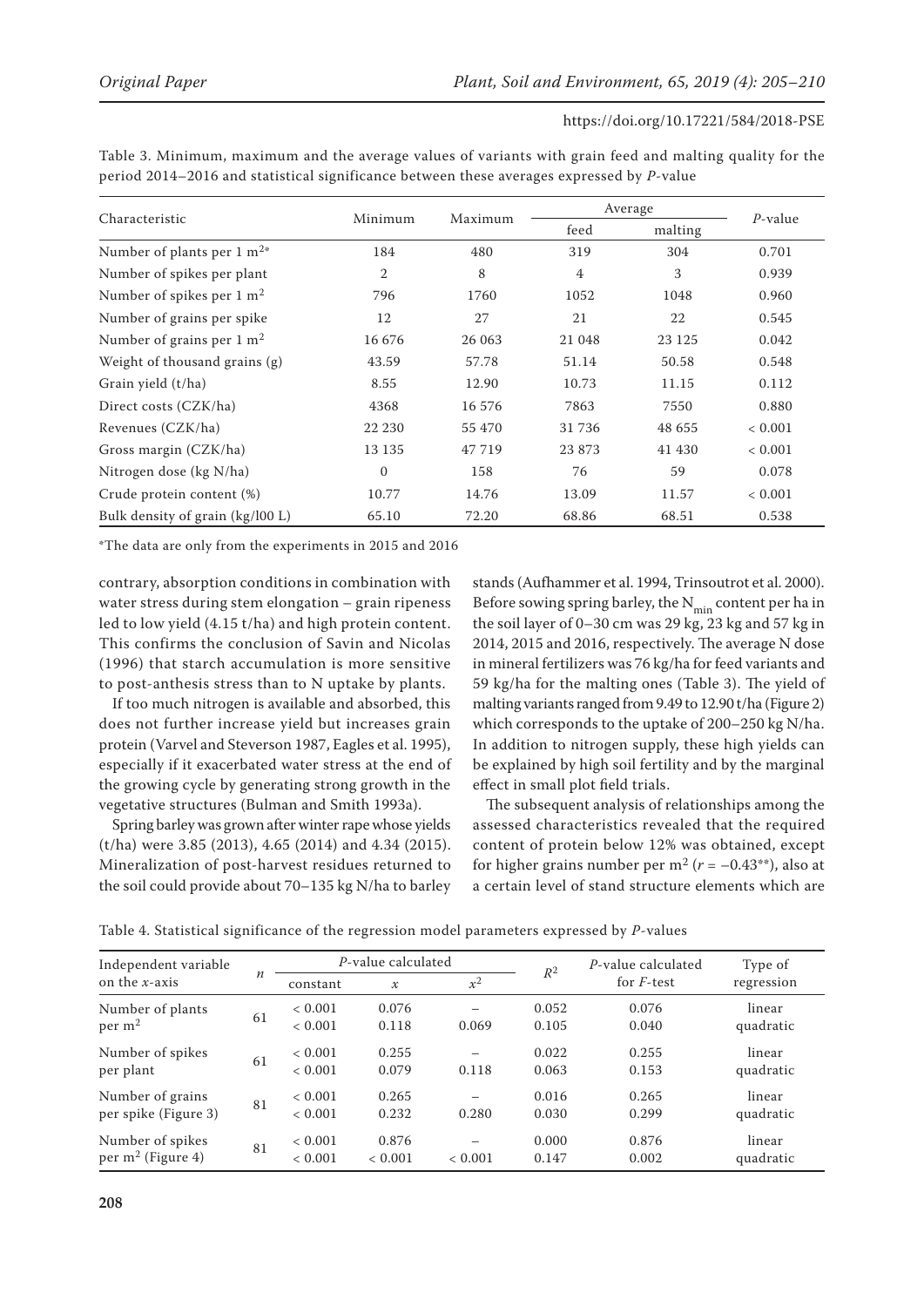Table 5. Values of the structural elements of the spring barley stand that increased the probability of achievement malting quality of the grain

| Characteristic                                                            |     | Minimum Maximum Median |      |
|---------------------------------------------------------------------------|-----|------------------------|------|
| Number of plants per $1 \text{ m}^2$                                      | 300 | 400                    | 350  |
| Number of strong tillers<br>per plant at BBCH 25<br>(or spikes per plant) |     |                        | З    |
| Number of spikes per $1 \text{ m}^2$                                      | 900 | 1200                   | 1050 |
| Number of grains per spike                                                | 18  | 26                     | 22   |

shown in Table 5. These results and higher determination of quadratic functions in comparison to linear ones (Table 4) can be explained by considering plants as developing hierarchical gradually formed modular systems (White 1979, Porter 1983) influenced by competitive relationships within the stand.

Grain size is bigger on the main stems and declines with increasing tiller hierarchy (Lee et al. 1989, Naylor et al. 1998). In small grain fractions, a higher content of protein is detected (de Ruetier 1999, Magliano et al. 2014). Bingham et al. (2007) attributed this effect to the later development and lower growth potentials of grains on higher ranked tillers. However, both processes can contribute to increase of the differences between grains – developmental delay and competition for resources (Hucl and Baker 1990, Sadras and Denison 2009).

At high plant density due to inter- and intra-plant competition, the differences between the main stem and the tillers increase. At low plant density, competition for resources does not appear, but more tillers are being developed that delay in development. In both cases, the unevenness of tiller's spikes with



Figure 3. The relationship between the number of grains per spike and crude protein content in grain (%) in the years 2014–2016

smaller grains and higher N-substances compared with the main stem is created.

Similarly, grain formation is influenced by the hierarchical arrangement of the spikes (Bonnett 1935, Lee et al. 1989). The largest grains are in the proximal part and are getting smaller towards the distal parts of spikes (Figure 3). These effects are less expressed in two-row spikes compared to sixrow ones, grains of which are less uniform. Thus, a higher *P*-value (0.280) for  $x^2$  in the relation between the grain number per spike and grain protein content (Table 4) can be explained.

The number of spikes per  $m<sup>2</sup>$  combines the effects of hierarchies in the tillering node and in the spikes, therefore the quadratic relationship between this character and the content of N substances in the grain is more pronounced (Figure 4) and significant (Table 4).

The significance of the relations shown in Table 4 and Figures 3 and 4 depends on the proportion of smaller grains (sinks) richer in N-substances. The proportion of these smaller grains increases with the developmental delay of tillers and grain's primordia in spikes and also as a result of their competition for resources. A welldesigned stand structure can weaken these processes and thus reduce the risk of sinks dissimilarity.

High level of sinks should be proportionally formed by a combination of the stand structural elements within the intervals shown in Table 5. Beyond these intervals, the risk of higher content of protein in grain increases. A suitable stand structure should be formed by uniform tillers from the beginning of stem elongation (Křen et al. 2014). This requires early sowing and uniform, synchronized tillering. The probability of obtaining malting quality grain increases with the



Figure 4. The relationship between the number of spikes per  $m<sup>2</sup>$  and crude protein content in grain (%) in the years 2014–2016